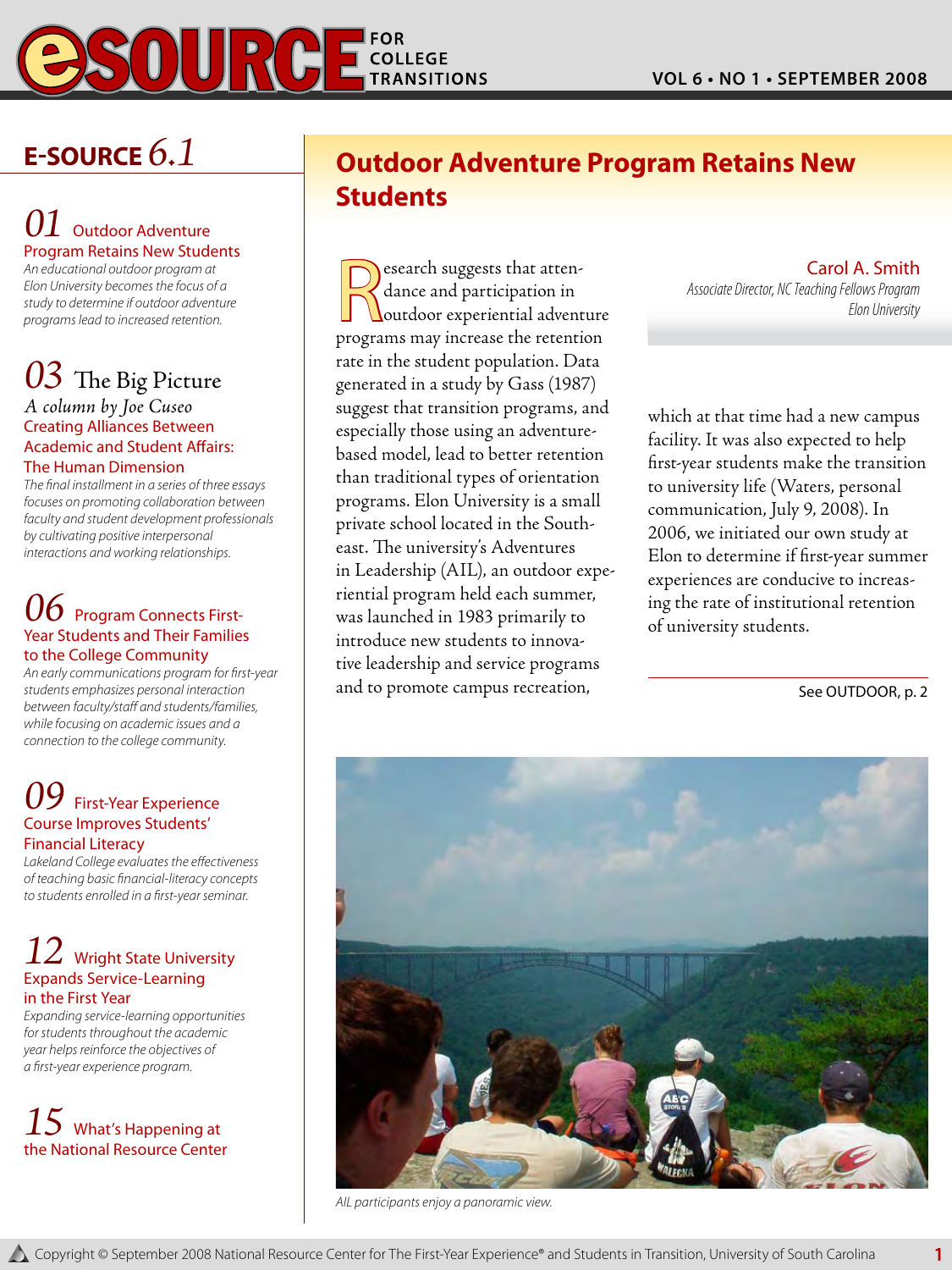

#### **OUTDOOR** Cont. from p. 1



*A secured AIL participant climbs the face of a boulder.* 

Elon University's Adventures in Leadership Program is a week-long program for incoming first-year students, designed to aid in developing leadership skills and a greater understanding of community, while promoting teamwork and building friendships. The program helps students learn more about themselves in the natural world and facilitates the transition into their first year of college. The program is led by students, with two staff and/or faculty in support roles. The lead facilitator is a student with previous AIL experience; other facilitators typically are also former participants. There are two student facilitators per group of 12 participants. While outdoor activities such as hiking and rock climbing form the main portion of the AIL program, the closing ceremony consists of a meal, a multi-media presentation, and a time for sharing of the experience. The six-day itinerary includes:

*Day One*: Arrival and check-in at university; introductory activities; setting up tents *Day Two*: Low ropes challenge course; departing for base camp; setting up camp *Day Three*: Rock climbing and rappelling and hiking *Days Four and Five*: One night and two days on the river *Day Six*: Departing for university; closing ceremony/banquet with families; departure

At spring orientation, AIL is offered to all incoming students as an optional component within first-year programs. The 2006 cohort consisted of 55 students (31 males and 24 females), who were the sample for our study. During the next year's summer, the appropriate offices on campus were contacted to determine if the previous year's AIL participants had

continued to pursue their degrees, as indicated through registration for fall semester. If any former AIL participants had withdrawn from school, the appropriate office was contacted to determine what reasons were given as to why the students had left.

# **Impact on Retention**

While the overall retention rates for all students at Elon was a high 90%, the rate of overall retention for the AIL participants was 94.5%; raw data and percentages are shown in Table 1. These data were obtained through review of Common Data Sets on Enrollment and Persistence, which identify students who continued their enrollment into their second year, and is found through the Office of Institutional Research. Phone calls to relevant offices on campus enabled the investigator to determine if the subjects were in fact still registered for classes held during the fall semester of their sophomore year.

See OUTDOOR, p. 14

# Table 1

*Overall Retention at Targeted University of the First-Year Class*

| Fall 2006 First-Year<br>Enrollment |                                                  | Sophomore<br>Year<br>Enrollment | Sophomore<br>Male<br>Enrollment | Sophomore<br>Female<br>Enrollment |
|------------------------------------|--------------------------------------------------|---------------------------------|---------------------------------|-----------------------------------|
| All first-year<br>students         | $N = 1,283$<br>males $= 543$<br>$f$ emales = 740 | 90.0%                           | 89.3%                           | 90.5%                             |
| ATL<br>participants                | $n = 55$<br>males $=$ 31<br>$f$ emales = 24      | 94.5%                           | 93.6%                           | 95.8%                             |
| Non-AIL<br>students                | $n = 1,228$<br>males $= 512$<br>$f$ emales = 716 | 89.8%                           | 89.0%                           | 90.4%                             |

*Note*. Data for 2006 First-Year Class and Non-AIL students taken from Common Data Set (Enrollment and Persistence) Institutional Research, Elon University, October 15, 2006 and October 15, 2007, respectively. Data for AIL participants received from Academic Advising Center, Elon University, October, 15, 2007.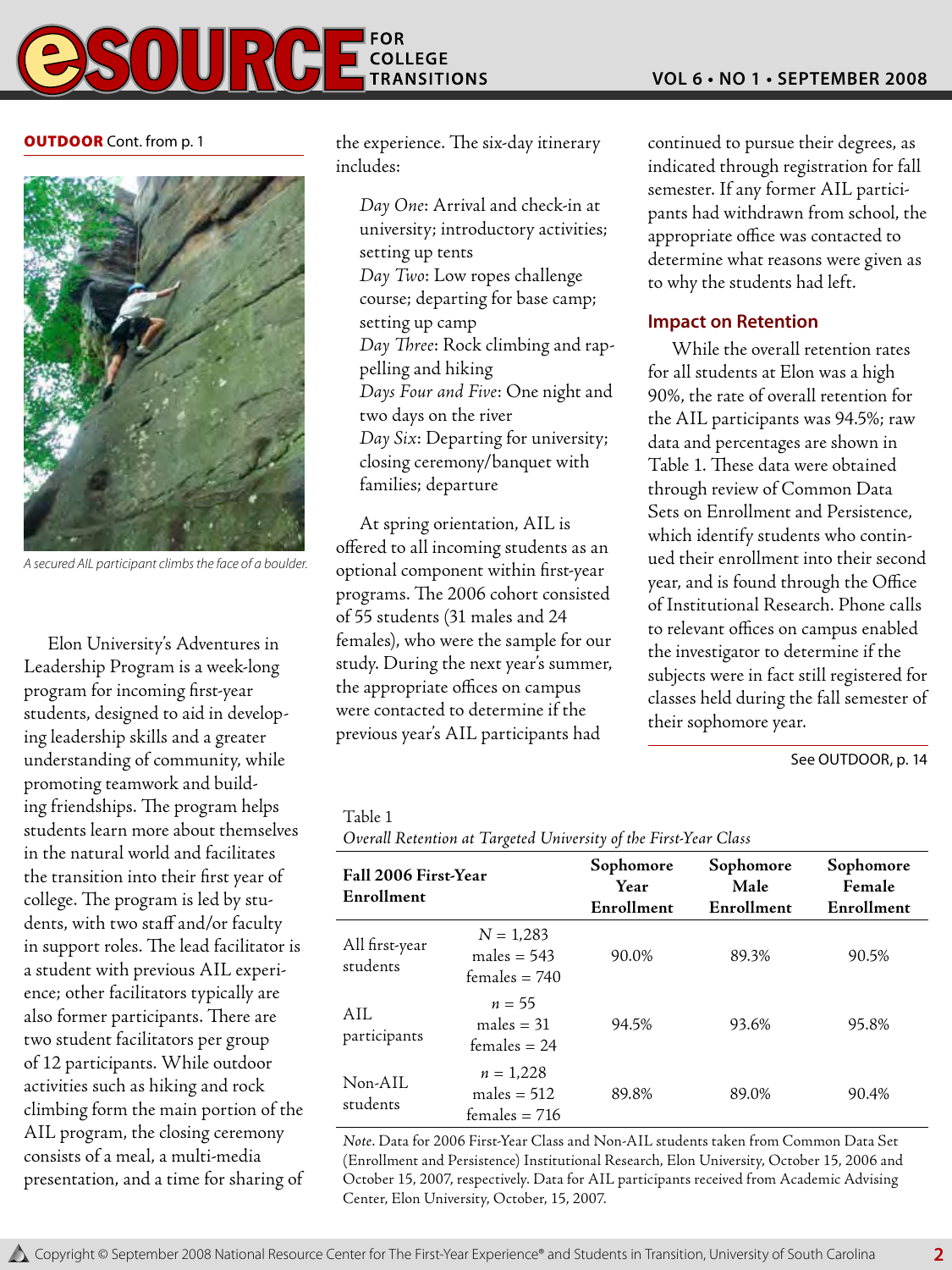



# $\sum$ he  $\sum$ ig Picture anthropologist or sociologist might

# Joe Cuseo

*Associate Professor, Psychology; Director, Freshman Seminar Marymount College, Rancho Palos Verdes, CA*

# **Creating Alliances Between Academic and Student Affairs: The Human Dimension**

 $\mathsf{\mathsf{I}}$  he previous issue of this column focused on promoting collaboration between academic and student affairs by use of strategies that involved organizational or structural change. This column focuses on promoting collaboration through social processes designed to cultivate positive interpersonal interactions and working relationships between faculty and student development professionals. The article is addressed to student development professionals because as a group they historically have shown great motivation and commitment to building cross-functional partnerships and a "seamless" learning experience for undergraduate students (Blake, 1996; Kuh, 1996). The strategies are organized into three key categories: (a) human relations and networking; (b) altruistic acts of courtesy and goodwill; and (c) personal validation, recognition, and reward.

# **Human Relations and Networking**

**Get to know faculty on a personal basis.** Both Marchese (1995) and Schroeder (2005) argue one of the

major challenges to developing collaborative partnerships between academic and student affairs is that their work is segregated into "functional silos," which limits the quality and frequency of interpersonal communication between members of these two important divisions. Obviously, there must be an exchange of interpersonal contact before collaboration can take place, and if interpersonal contact is pleasant and personable, collaboration is more likely to occur; an example might be to invite a faculty member, or a small group of faculty, to lunch.

**Show interest in the professional and scholarly interests of faculty.** Becoming familiar with faculty members' areas of expertise and scholarly interests also allows student development professionals to identify faculty whose work may have implications for the cocurriculum. These faculty members could be invited to engage in collaborative projects, such as research studies or grant proposals, or to make presentations on their work at student development meetings or retreats. For example, an

be interested in research that involves observational or naturalistic studies of student behavior on campus, the result of which may enable the Office of Student Affairs to assess the frequency and forms of student involvement on campus, or the frequency and nature of students' interracial interactions.

**Become familiar with faculty members' avocational interests.** Student development professionals who become familiar with faculty members' hobbies or recreational pursuits are well positioned to selectively target and recruit faculty for cocurricular partnerships that relate to the faculty members' personal interests. For example, a professor who is a cycling enthusiast may be interested in sponsoring a student cycling club.

**Extend a special welcome to new faculty.** Research suggests that first impressions are powerful and may set the tone for future interactions (Demarais & White, 2004). If a new faculty member has a positive initial interaction with a student development professional, it may have long-lasting impact on the faculty member's attitude toward and involvement with the cocurriculum. Faculty priorities and habits are often shaped by their initial experiences in academe; once these priorities and habits are established, they may persist throughout the faculty member's career. I am a living example of a faculty member whose career path was altered by a student development professional who befriended me when I assumed my first, full-time faculty position after graduate school. He got

See CUSEO, p. 4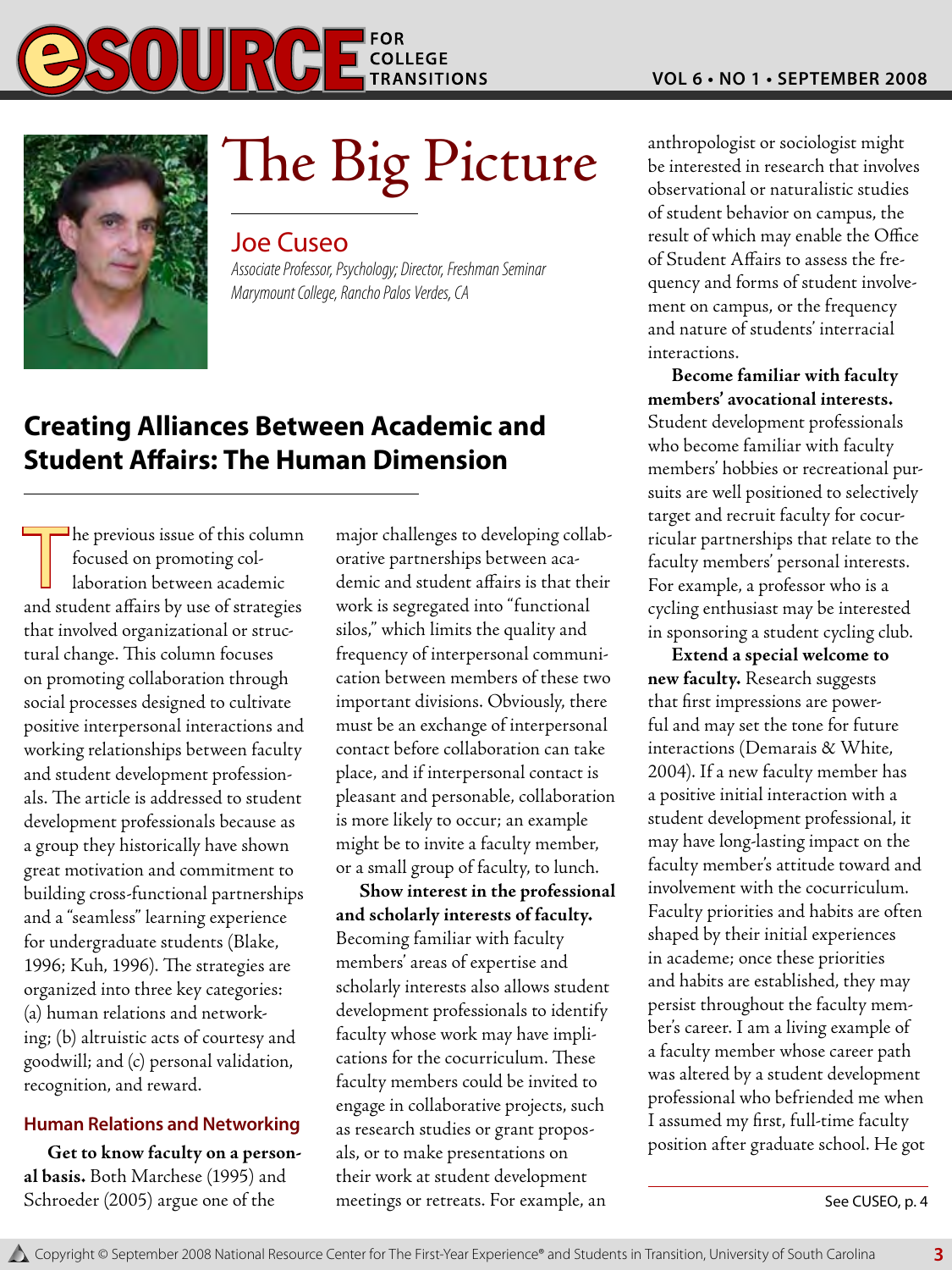![](_page_3_Picture_1.jpeg)

#### **CUSEO** Cont. from p. 3

me interested in student life outside the classroom and persuaded me to shepherd a first-year experience course through the curriculum committee to obtain its approval. He later asked me to teach the course and help codirect it, which I did. Now, more than a quarter of a century later, I'm still directing an FYE course and continue to engage in scholarly pursuits relating to the first-year experience and students in transition. With some conscious forethought, student development professionals may be able to replicate my experience for other new faculty, increasing the likelihood that faculty collaboration does not happen randomly or serendipitously, but intentionally.

# **Altruistic Acts of Courtesy and Goodwill**

**Build an interpersonal foundation for potential alliances by doing unexpected favors for faculty.** For example, help students form study groups for their courses, pass along articles that may be of interest to faculty, or invite faculty to conferences that address issues relevant to both faculty and student development professionals.

**Show interest in courses taught by faculty and ask them about cocurricular experiences they think might augment or reinforce what they are trying accomplish in the classroom.** This is not only a good human relations practice; it is also good educational practice for student development professionals to learn as much as possible about the academic curriculum, so that they may then forge closer connections with the

cocurriculum. This suggestion may be implemented extensively, yet efficiently, by a division of labor in which different academic departments are assigned different student development professionals who act as liaisons or "connection agents," looking for opportunities to connect the department's course offerings with cocurricular programs.

**Equip faculty with** *templates* **or**  *models* **that could be used as in-class exercises or out-of-class course assignments to connect their course with cocurricular programming.** These templates could be included as part of a practical, ready-to-use source book or resource guide constructed by student development professionals for faculty. The source book could be offered to veteran faculty members under the auspices of faculty development, and it may be delivered proactively to new faculty during newfaculty orientation.

**Participate in faculty-sponsored events.** Student development professionals could attend faculty lecture series or faculty development workshops that have implications for student learning; they might also volunteer to visit with, or serve on, faculty committees and task forces working on issues that have implications for student life outside the classroom. If student development professionals participate in facultyorganized activities, faculty may be more likely to reciprocate and participate in cocurricular activities organized by student development professionals.

# **Personal Validation, Recognition, and Reward**

**Acknowledge faculty for their contributions to student life.** This can be done informally by sending faculty members personal thank-you notes for their participation, or by supplying them with tickets for free meals or events on campus. More formal acknowledgement may be provided by writing a letter of commendation to the faculty member's department chair or academic dean for inclusion in the faculty member's personnel file or professional portfolio, or by recognizing those faculty who have made particularly significant contributions by presenting them with a "student service award" at graduation, convocation, or a student awards ceremony.

**Lobby for faculty retention-andpromotion systems that reward faculty for their contributions to the cocurriculum.** Some faculty may be interested in contributing to student life outside the classroom but are reluctant to do so because their involvement will not make a whit of difference for their professional advancement and job security. In fact, faculty who become involved with student development may do so at the risk of impeding their own professional advancement because spending time with students outside the classroom subtracts time from professional responsibilities that "really count" in the promotion-and-tenure process (e.g., research). Student development professionals can help support faculty and promote their involvement in the cocurriculum by raising the consciousness of high-level administrators

See CUSEO, p. 5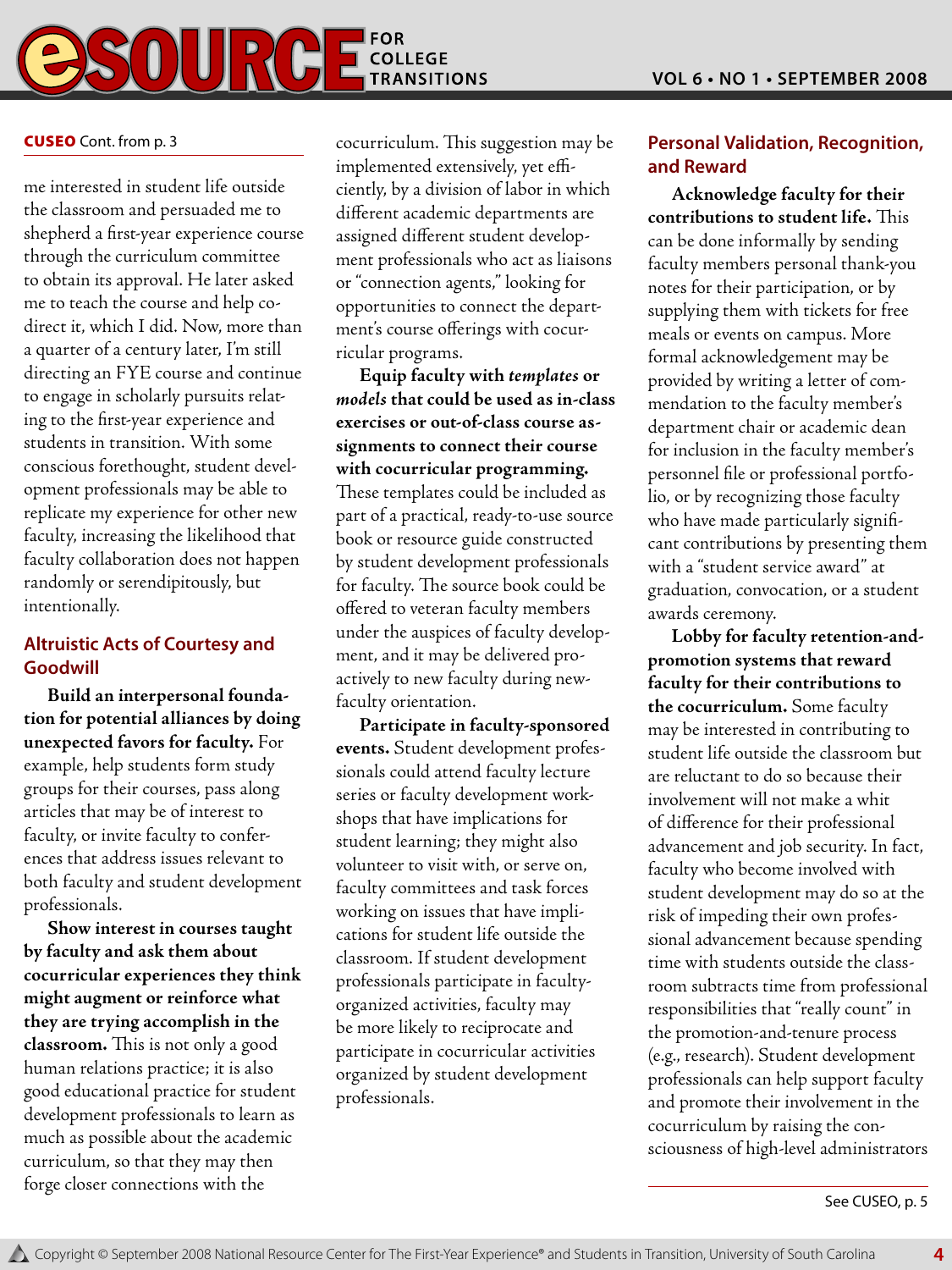![](_page_4_Picture_1.jpeg)

#### Cuseo Cont. from p. 4

about how rank-and-promotion policies should reward, not penalize, faculty for contributing to student life outside the classroom.

While the earlier essays in this series underscored the importance of structures in creating effective collaborations, we must recognize that they are necessary but not sufficient. Without personal relationships built through the kinds of social processes described here, such structures are merely empty shells.

# **References**

- Blake, E. S. (1996). The yin and yang of student learning in college. *About Campus, 1*(4), 4-9.
- Demarais, A., & White, V. (2004). *First impressions: What you don't know about how others see you*. New York: Bantam Dell.
- Kuh, G. D. (1996). Guiding principles for creating seamless learning environments for undergraduates. *Journal of College Student Development, 37*, 135-138
- Marchese, T. (1995). It's the system, stupid. *Change, 27*(3), 4.
- Schroeder, C. C. (2005). Collaborative partnerships between academic and student affairs. In M. L. Upcraft, J. N. Gardner, B. O. Barefoot, & Associates, *Challenging & supporting the first-year student: A handbook for improving the first year of college* (pp. 204- 220). San Francisco: Jossey-Bass.

# *E-Source* **Submission Guidelines**

**Audience:** *E-Source* readers include academic and student affairs administrators and faculty from a variety of fields interested in student transitions. All types of institutions are represented in the readership.

**Style:** A limited number of feature-length stories will be interspersed with shorter research briefs or news items. Tables, figures, and artwork will be included on a space-available basis. Limited references can be printed. Articles, tables, figures, and references should adhere to APA (American Psychological Association) style. Annotations of new resources should include the following: complete title of the publication, author(s) or editor(s), publisher, publication date, and complete URL if source is available online. *E-Source* does not publish endorsements of products for sale.

**Format:** Submissions should be sent via e-mail as a Microsoft Word attachment.

**Length:** Feature-length articles should be 500-1,000 words. Brief articles should be 250-500 words. Annotations of new resources should be no more than 50-100 words. The editor reserves the right to edit submissions for length.

**Copyright:** Articles shall not have been registered for copyright or published elsewhere prior to publication in *E-Source*. Photographs are welcome with a signed release form and name of photographer or copyright owner.

**Contact Information:** Contact information will be published with each article selected for publication in *E-Source*. Please include the following information with your submission: name, position title, department, institution, address, phone number, and e-mail address.

**Submissions Deadlines:** For the November issue, the deadline is September 26.

Please address all questions and submissions to: Tracy L. Skipper, Editorial Projects Coordinator National Resource Center for The First-Year Experience and Students in Transition • University of South Carolina 1728 College Street • Columbia, SC 29208 E-mail: tlskippe@mailbox.sc.edu Phone: (803) 777-6226 • Fax: (803) 777-9358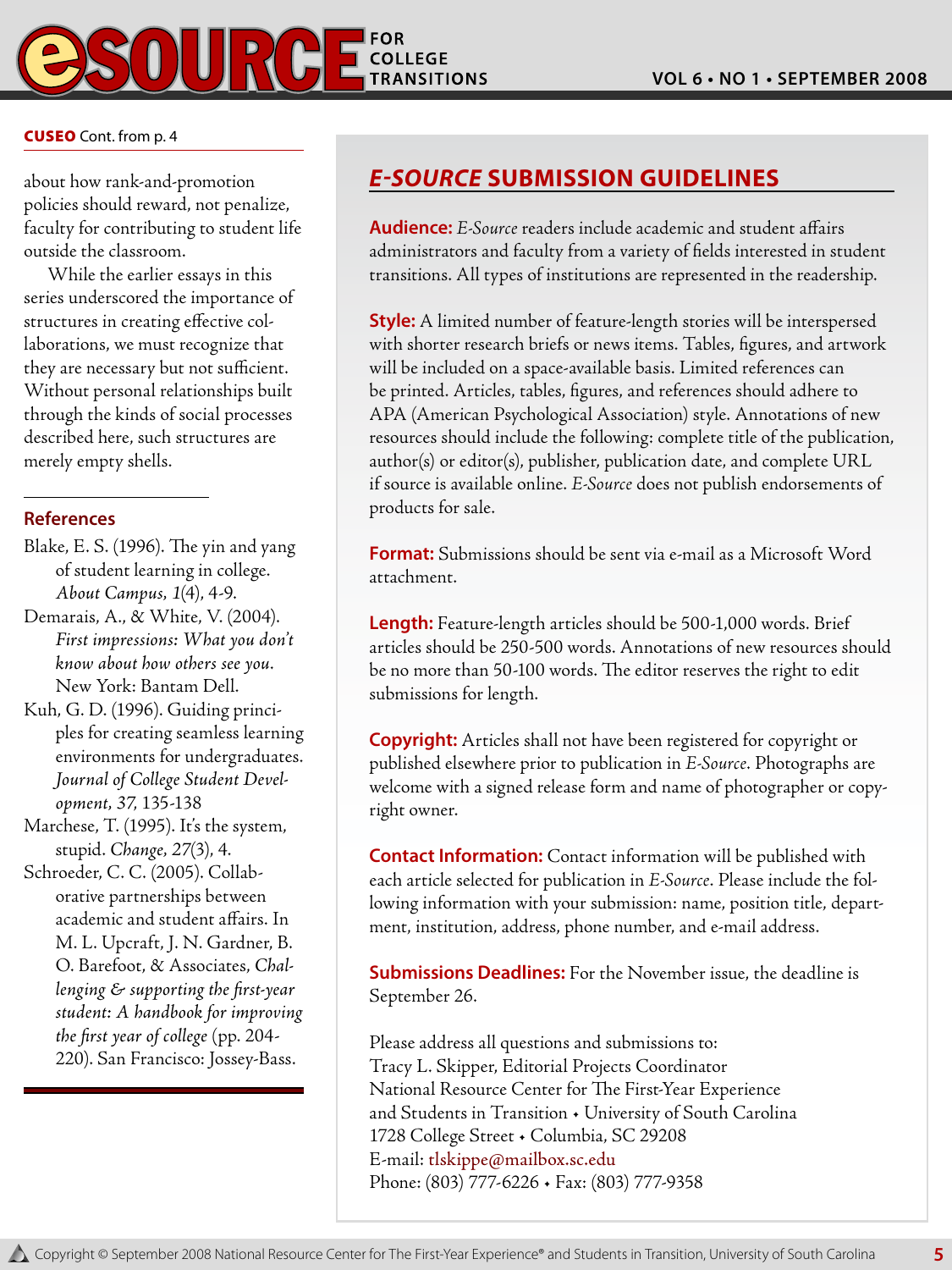# **Program Connects First-Year Students and Their Families to the College Community**

untingdon College has seen<br>
the number of first-generation<br>
college students increase the number of first-generation from about 20% a decade ago to approximately 40% in the current year. Research indicates that students whose parents did not attend college are more likely than their non-firstgeneration counterparts to be less academically prepared for college and have more difficulty in acclimating themselves to college upon matriculation (Choy, 2001;Tym, McMillion, Barone, & Webster, 2004). In general, we have found our first-generation college students to be less academically prepared for college and to have more challenges adjusting during the first semester of college.

To assist first-year students and their families in adapting to college, we initiated a First-Year Early Communication Program (FYECP). Our initial intent was to communicate early with first-generation college students and their families, but our program focused on all first-year students and families, because others have noted that efforts to assist firstgeneration college students' and their families' adjustment to college have beneficiary results for all first-year students (Tym et al., 2004).

Although most admissions counselors communicate with first-year students from deposit to enrollment, we believed a faculty/staff approach would augment admissions and peer approaches to early communication by emphasizing the personal interaction between faculty/staff and

M. Terry Conkle, Eric A. Kidwell, and Maureen K. Murphy *Huntingdon College*

students/families, by focusing early on academic issues and questions, and by providing another connection to the college community. By making more connections between faculty/ staff and first-year students/families, we believed students would be more likely to participate in college activities, interact with faculty outside the classroom, succeed in the classroom, and remain enrolled. Our hypotheses were that our FYECP would increase first-year to sophomore retention rates, family participation in college activities, student rates of satisfaction with the first year of college, and student-faculty interaction outside the classroom.

# **Strategies Used in the FYECP**

First-Year Experience (FYEx) facilitators included faculty, staff, and administrators (e.g., the college president, dean, and provost) who were trained in a required two-day workshop; approximately 50% of the FYEx facilitators were full-time teaching faculty. All facilitators participated in the three required summer orientation/registration sessions and led the one semester, First-Year Experience Seminar, FYEx 101. If faculty members experienced work overloads

by teaching the one-hour course, they were compensated with overload pay.

FYEx facilitators kept records on: (a) all communications involving first-year students and their families, (b) attendance of students in the FYEx 101 seminar course and at FYEx-sponsored dinners and events, and (c) the number of family members who attended Family Weekend and summer orientation/registration. The Office of Admission provided evaluations for all summer orientations, and records of the number of deposited and withdrawn students each week. The Office of Institutional Research and Effectiveness provided data on first-to-second-semester retention of first-year students, first-year to second-year retention data, and results from end-of-term FYEx 101 surveys for each year of our study.

FYEx facilitators received e-mail updates with spreadsheet information on each assigned student and family, including student name, address, expected major, pre-professional aspirations, athletic status, high school attended, e-mail addresses of parents and student, and parent names and addresses. The FYEx director provided each FYEx facilitator with a timeline and sample letters for student/ family communications (see Table 1, p. 7). FYEx facilitators used letters, phone calls, e-mails, and graduation/ congratulatory cards to contact students and families and kept a log of all communications to and from students and families from April 1–December 31.

Each facilitator made four to six communications per student/family, from the moment of admission

See Communication, p. 7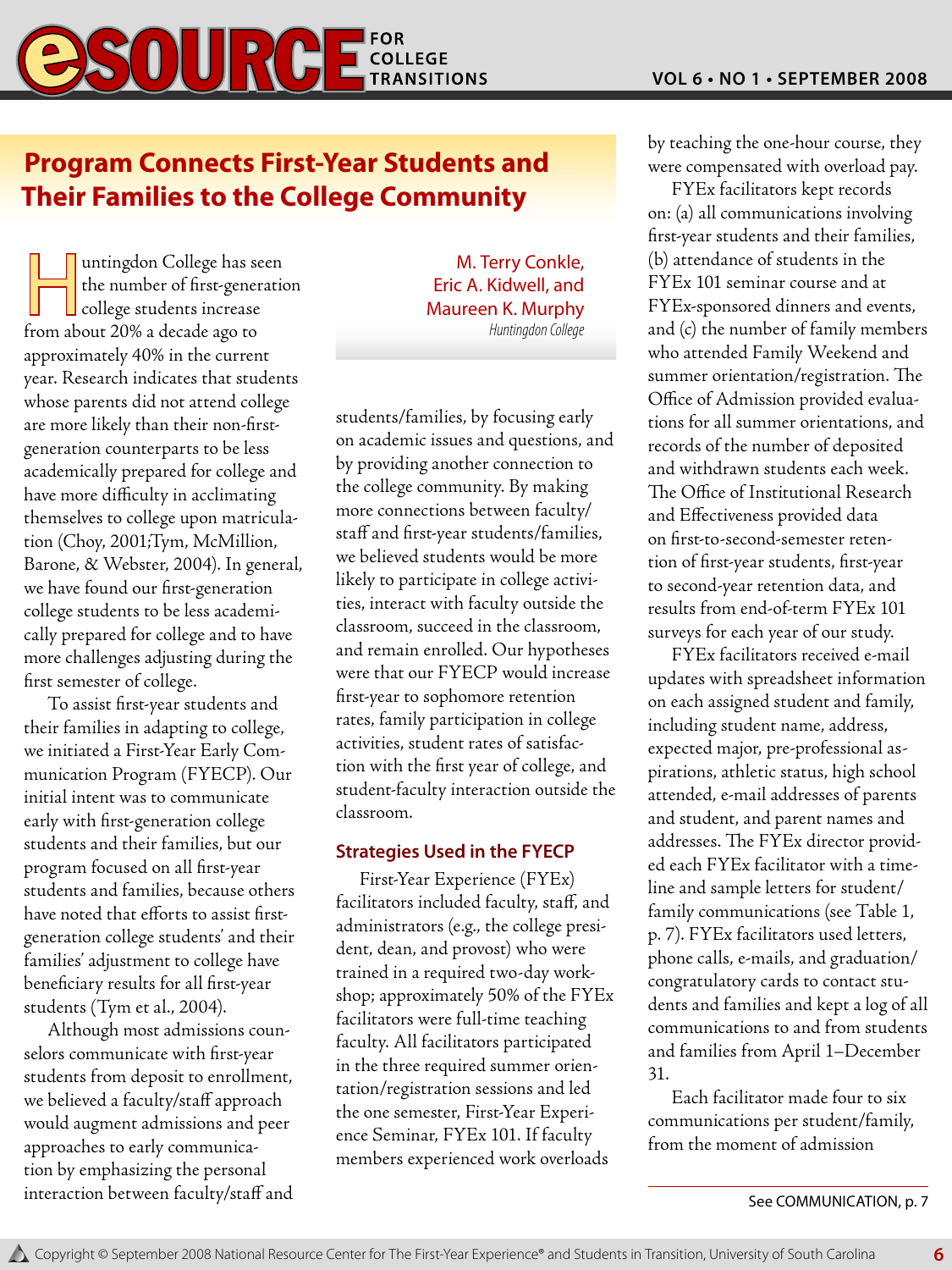# **COMMUNICATION** Cont. from p. 6

Table 1

*FYECP Communication Timeline*

| Communication<br>No.        | Date                                     | Recipient             | Topic(s)                                                                                                        |
|-----------------------------|------------------------------------------|-----------------------|-----------------------------------------------------------------------------------------------------------------|
| 1                           | April-May 1<br>(upon student<br>deposit) | FY student            | Welcome, introduce FYEx<br>facilitator and role, information<br>on summer reading, invitation to<br>orientation |
| $\mathcal{D}_{\mathcal{L}}$ | April-May 1                              | FY family<br>members  | Welcome, introduce FYEx<br>facilitator, communication issues,<br>invitation to orientation                      |
| 3                           | May 31                                   | FY student            | Congratulatory graduation card<br>with handwritten note                                                         |
| 4                           | June 15                                  | FY student/<br>family | Orientation reminder, what<br>to bring, Family Weekend<br>information                                           |
| 5                           | July 15                                  | FY student/<br>family | Glad-to-meet-you post-<br>orientation postcards, booklist<br>web site, FYEx 101 syllabus link                   |
| 6                           | July 31                                  | FY student            | Looking-forward-to-college<br>e-mail to student                                                                 |

deposit until orientation. Many families and students responded with questions from April-July; each FYEx facilitator logged more than 70 communications during that time period. Three levels of communication were coded on each FYEx communication log: (a) informational outreach (IO), as in move-in times for students and textbook information; (b) career-based outreach (CBO), which included pre-professional internships and work-study placement; and (c) academic support (AS), such as the hours of operation for academic assistance centers. As a final touch, during orientation family members were invited to write a letter to their son or daughter, which was then delivered via campus mail during the second week of class.

# **How The FYECP Performed**

While some communications were assigned more than one code, an 85.6% majority of all communications with students and families were classified as informational outreach (IO), 31.4% of the total number of communications were career-based outreach (CBO) communications, and a small percentage (2.9%) concerned academic support (AS). Post-orientation surveys completed by first-year students and their families showed an average Likert rating of 4.65/5.00 on the individual student/family-FYEx facilitator registration meetings at orientation, the highest rated event of all orientations held during 2004-2006. We also saw an increase in the percentage of deposits retained from May 1-August 15 in the years the FYECP

was in operation (91.6% for 2004, 89.5.0% for 2005, and 90.7% for 2006), compared to 86.0% for 2003 when the FYECP was not in effect. A correlation  $(r = 0.991863)$  between the mean number of FYEx contacts per student/family and the number of family members at first-year college events was also observed. Retention of first-year students from first to second semester increased dramatically from 66.5% in 2003 to 90.6%, 90.0%, and 90.5% in successive years, while student-reported satisfaction (Likert scale) with the first semester of college increased from 2.75 in 2003 to 4.51, 4.43, and 3.21 in successive years.

# **Discussion and Implications for the Future**

Results from three years of our FYECP assessment centered on five themes:

- 1. A majority of all the communications made between FYEx facilitators and first-year students/families from April-July involved informational outreach (IO).
- 2. The number of contacts made by FYEx facilitators correlated with the total number of family members who attended summer orientation sessions and participated in Family Weekend. The number of family members attending summer orientation more than doubled from 2003 - 2006, indicating more family connections to the college.
- 3. The percentage of admission deposits retained from May

See Communication, p. 8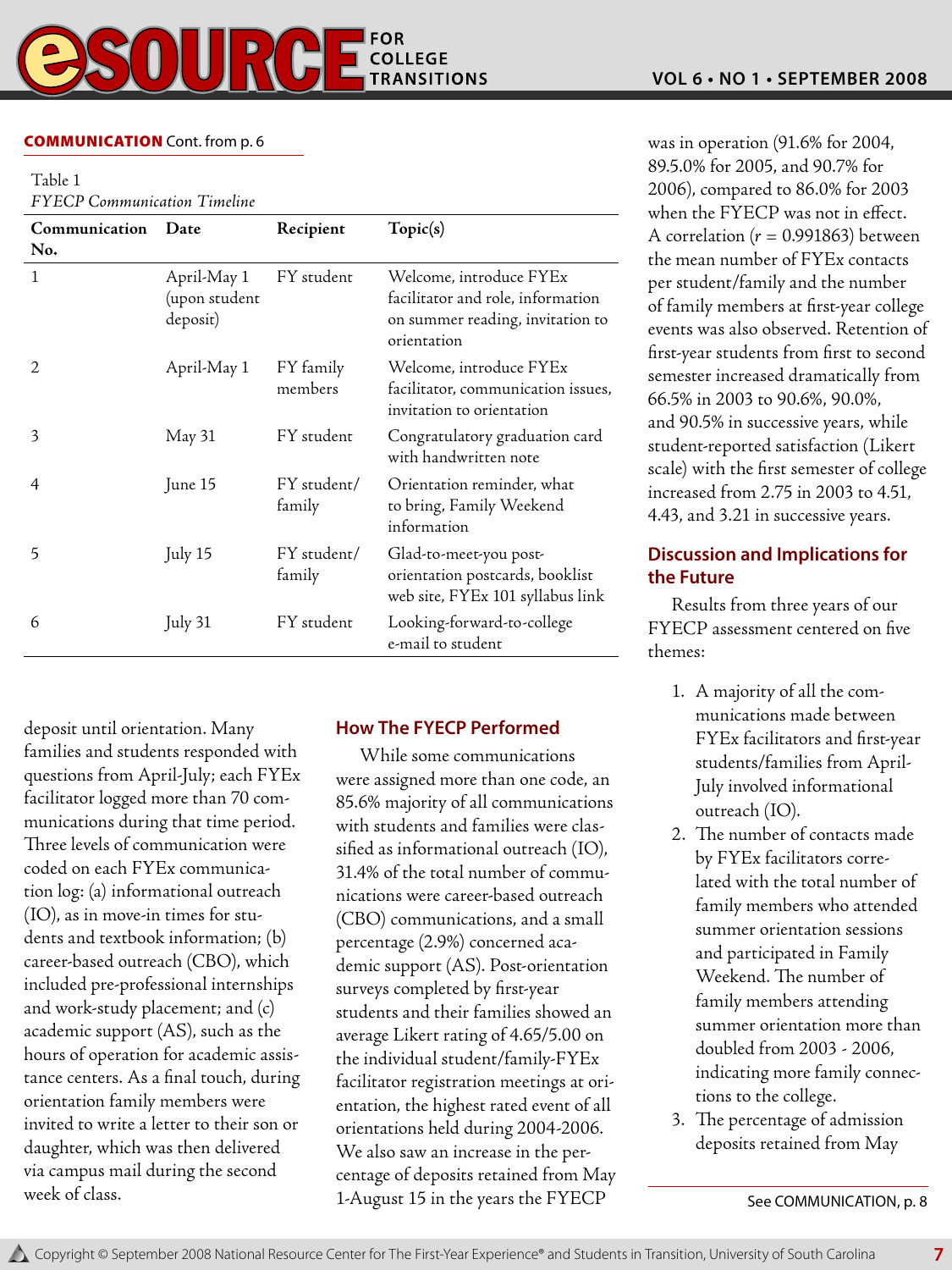### **FOR**  $\begin{array}{c} \textbf{0} \textbf{1} \textbf{I} \end{array}$ COLLEGE **TRANSITIONS**

# **COMMUNICATION** Cont. from p. 7

1-August 15 increased by an average of 5%, or about 9-10 deposits more per year.

- 4. First-to-second-semester retention of first-year students increased, as did studentreported satisfaction with the first semester of college. No correlation was found between any aspect of the FYECP and the overall first-to-second-year retention rate measured, which ranged from 66.0-70.0% during the study.
- 5. Student-FYEx facilitator interaction outside the classroom increased. This was particularly evident in the number of students who attended dinners, pizza parties, or lunches with their FYEx facilitator when compared to these activities prior to the FYECP.

While we were unable to separate data of first-generation college students from that of other first-year students in our study, we hope to do so in the future. The Class of 2008, the first group of students who participated in the FYECP/FYEx program, graduated with a 65.0% four-year graduation rate, which is significantly higher than the overall four-year graduation rate of 49.0% in previous years when the FYECP/ FYEx program was not in place.

Family survey responses to FYEx assessment questions showed a mean Likert-scale rating of 4.62 in response to the statement "Early communication from the college is helpful," and a rating of 4.40 in response to the statement "It is easy for me to find

and contact the appropriate person on campus to answer questions." Student-reported satisfaction with the FYEx program during the three years averaged 4.31 on a Likert scale.

Implications for best practices for our FYECP include continued early communication with students and families, continuation of the inclusion of families in the orientation/ registration process, and implementation of a second-semester seminar to sustain weekly contact with the FYEx facilitator and allow facilitators to address second-semester academic issues. Given that many admissions staff, administrators, and first-year faculty members have Facebook and MySpace accounts, we are now also including these popular online social networking sites to facilitate even greater early communication with first-year students and their families.

# **References**

- Choy, S. P. (2001). *Students whose parents did not go to college: Postsecondary access, persistence, and attainment*. (NCES 2001- 126). Washington, DC: U.S. Department of Education, National Center for Education Statistics. Retrieved August 6, 2008, from http://nces.ed.gov/ pubs2001/2001126.pdf
- Tym, C., McMillion, R., Barone, S., & Webster, J. (2004). *Firstgeneration college students: A literature review*. Austin, TX: Texas Guaranteed Student Loan Corporation, Research & Analytical Service. Retrieved August 6, 2008, from http://www.tgslc. org/pdf/first\_generation.pdf

# **Contact:**

Maureen K. Murphy Professor and Chair Department of Chemistry & Biochemistry Huntingdon College Montgomery, AL 36106-2148. E-mail: maureenm@huntingdon.edu

# **@SOURC** FOR<br>COLLEGE<br>TRANSITIONS

*E-Source for College Transitions* (ISSN 1545-5742) is published bimonthly by the National Resource Center for The First-Year Experience and Students in Transition at the University of South Carolina, Columbia, SC 29208. Telephone (803) 777-6029. A single-year subscription is \$40. A multiple-year subscription is \$35 per year. An institutional subscription is \$100 per year or \$95 per year for a multi-year subscription.

The National Resource Center has as its mission to support and advance efforts to improve student learning and transitions into and through higher education.

The Center, a nonprofit organization, will use proceeds from the newsletter to defray publication costs, support research, and disseminate information.

The First-Year Experience is a trademark of the University of South Carolina. A license may be granted upon written request to use the term The First-Year Experience. This license is not transferable without the written approval of the University of South Carolina.

The University of South Carolina does not discriminate in educational or employment opportunities or decisions for qualified persons on the basis of race, color, religion, sex, national origin, age, disability, sexual orientation, or veteran status.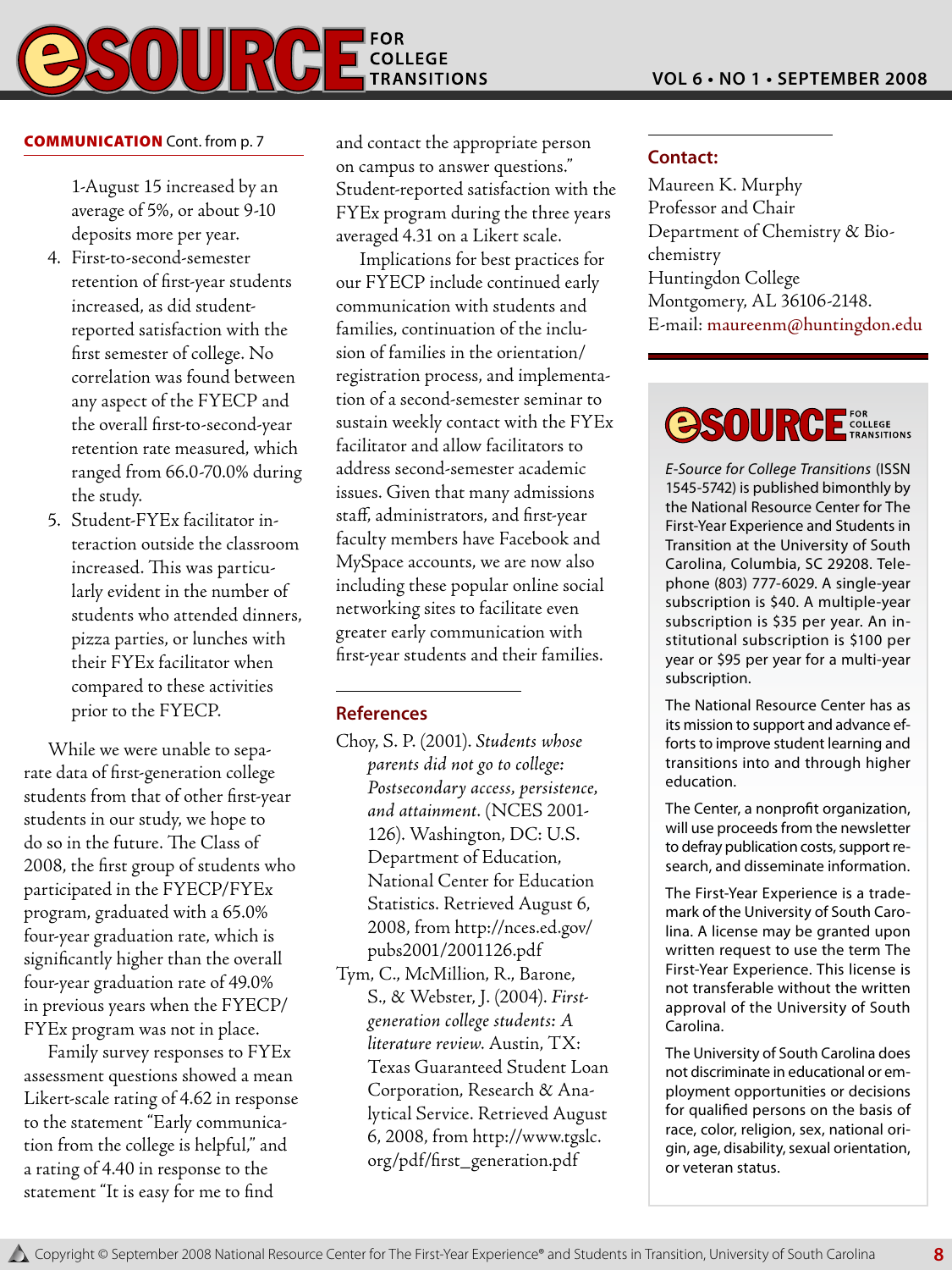![](_page_8_Picture_1.jpeg)

# **First-Year Experience Course Improves Students' Financial Literacy**

The redit management is a<br>
common problem among<br>
college students. A 2001 common problem among report from the U.S. General Accounting Office (GAO) shows that most college students have credit cards and use them frequently, with each student having about three, on average. A majority pays off their monthly balances, but about 40% do not, and the average credit-card debt among these students is \$2,748. Students participating in the GAO study generally agreed that they had not anticipated how difficult it would be to pay off their debts upon graduation. According to the College Board, the average undergraduate student with loans graduated owing \$19,400 in 1998-1999.

To evaluate the effectiveness of teaching basic financial literacy concepts, a select number of students who had enrolled in a first-year seminar at Lakeland College were exposed to a short financial literacytraining workshop in the fall of 2007. The workshop, offered to two sections of the five-section first-year seminar, was motivated by Lakeland College internal research that pointed to financial problems as a frequent reason for students withdrawing from their studies. The training covered four key topics of financial literacy:

- 1. Education and earningpotential
- 2. Building long-term wealth
- 3. Saving and investing
- 4. Credit scores and reports

M. Scott Niederjohn

*Asst. Professor and Director, Lakeland College Center for Economic Education*

Presented by a Lakeland economics professor, the first half of the training exposed students to a true and false game of building wealth, where they learned about the link between education and earnings, characteristics of wealthy people, the basics of saving and compound interest, and fundamentals of investing and risk. In the second half of the training, led by a representative from a local consumer credit counseling service, students learned specifics about credit scores and reports and how they impact their future. To gauge the effectiveness of the workshop, students completed an 11-item survey on attitudes about money management (Niederjohn & Schug, 2006; Niederjohn, Schug, & Wood, 2006; Niederjohn & Wood, 2007). The pre-attitude and knowledge survey was administered in class before the training session, and the post-survey was conducted within a week of the workshop's conclusion. Because the financial literacy workshop was offered only to two sections of the five-section first-year seminar, students enrolled in the three remaining sections served as a control group.

# **Attitude Survey Results**

Table 1 (p. 10) illustrates the results of the money management attitude surveys that students completed before and after their exposure to the financial literacy training. Statement responses were measured on a Likert scale with "1" representing "Strong Agreement" and "5" representing "Strong Disagreement." The treatment group showed changes in the expected direction on the posttest on eight of the 11 survey statements. Of these eight, five showed a statistically significant change in the expected direction. Two of the statements showed a statistically significant movement in the opposite direction expected. The control group showed only four statements that changed in the expected direction with two of those at a statistically significant level. Some specific observations include:

- Students exposed to the training made statistically significant gains on the statements related to saving and spending money (statements 1, 2, and 3). After the training, students were more likely to disagree with survey statements about their need to spend money now or their inability to save in their current situation. Students in the control group showed no significant change in their attitudes on these subjects.
- On the subject of education and earnings (statement 4), both groups moved in the expected direction recognizing that more education leads to higher future incomes; however, the treatment group did not show a statistically significant change. As can be seen by the very low mean scores for this statement, the majority of

See FINANCIAL LITERACY, p. 10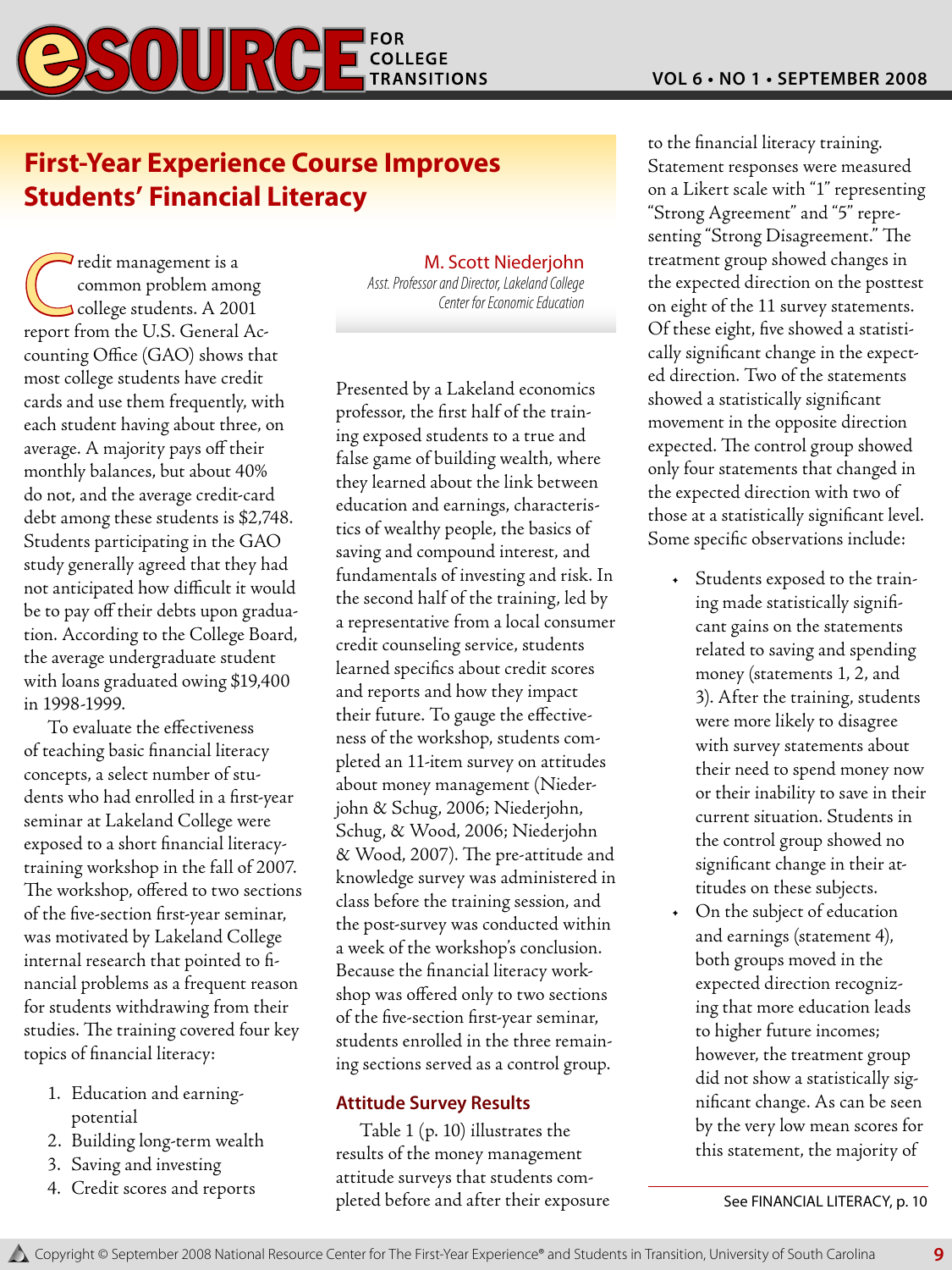### Table 1

*Results of Testing of Attitude Survey Statements*

|                                                                                                        | Pre-test mean  |                | Post-test mean      |                     |
|--------------------------------------------------------------------------------------------------------|----------------|----------------|---------------------|---------------------|
| Attitude Statement                                                                                     | Training       | Control        | Training            | Control             |
| 1. I believe it is important to buy the<br>things I want when I want them.                             | 3.40<br>(1.09) | 3.40<br>(1.04) | $3.72**$<br>(1.04)  | 3.26<br>(1.06)      |
| 2. I'd like to start saving money today<br>but my current situation prevents it.                       | 2.65<br>(1.30) | 2.43<br>(1.19) | $3.08*$<br>(1.25)   | 2.36<br>(1.08)      |
| 3. The thing I enjoy most about<br>making money is spending money.                                     | 2.85<br>(1.29) | 3.12<br>(1.15) | $3.17*$<br>(1.17)   | $2.88*$<br>(1.13)   |
| 4. People with more education earn<br>more money than people with less<br>education.                   | 2.23<br>(1.17) | 2.00<br>(1.08) | 1.95<br>(1.22)      | $1.67**$<br>(0.816) |
| 5. A smart strategy for financial<br>success is for families to have five credit<br>cards.             | 4.70<br>(0.56) | 4.55<br>(0.59) | $4.42*$<br>(0.96)   | $4.71*$<br>(0.46)   |
| 6. There are times when borrowing<br>money is the smartest thing to do.                                | 3.07<br>(1.02) | 2.79<br>(0.90) | 2.87<br>(1.23)      | 2.60<br>(0.99)      |
| 7. A family has to have a very high<br>income in order to have a million<br>dollars by retirement age. | 3.58<br>(0.96) | 3.45<br>(0.99) | $4.23***$<br>(0.89) | 3.69<br>(0.98)      |
| 8. A smart strategy for financial<br>success is to pay off your monthly<br>credit card balance.        | 1.62<br>(0.64) | 1.62<br>(0.88) | 1.53<br>(0.77)      | 1.71<br>(0.77)      |
| 9. Owning stocks is a riskier form of<br>investment than owning a government<br>bond.                  | 2.42<br>(0.83) | 2.33<br>(0.72) | $2.78*$<br>(1.15)   | 2.52<br>(0.71)      |
| 10. People interested in earning a good<br>income should forget about school and<br>get a good job.    | 4.37<br>(0.80) | 4.33<br>(0.85) | 4.28<br>(0.87)      | 4.29<br>(0.74)      |
| 11. Maintaining a better credit score<br>is something that is within my power<br>to do.                | 1.60<br>(0.72) | 1.69<br>(0.64) | $1.45*$<br>(0.68)   | 1.64<br>(0.49)      |

*Note*. Numbers in parentheses are standard deviations.

\**p* < .05. \*\**p* < .01. \*\*\**p* <.001

# FINANCIAL LITERACY Cont. from p. 9

students in both groups either agreed or strongly agreed with this statement on both the preand post-survey, suggesting that they came into the experiment already aware of this link.

- On the topics of using loans and credit (statements 5, 6, and 8), the results were mixed. Both groups moved in the expected direction on the statement related to borrowing being the smartest thing to do in some situations; however, neither group's change was statistically significant. Perhaps the most troubling finding in the study came with statement 5: After being exposed to the training, significantly fewer students disagreed with the statement that having five credit cards is a smart strategy for families. The control group made gains in the appropriate direction on this statement. The finding may be explained by the emphasis on credit scores during the training. For example, students learned that in order to improve their credit score they need to have and use credit, and that closing lines of credit can actually hurt their score. The treatment group moved in the expected direction on the statement about paying off credit card balances; however, the result was not statistically significant.
- Those who were exposed to the training showed a dramatic

See FINANCIAL LITERACY, p. 11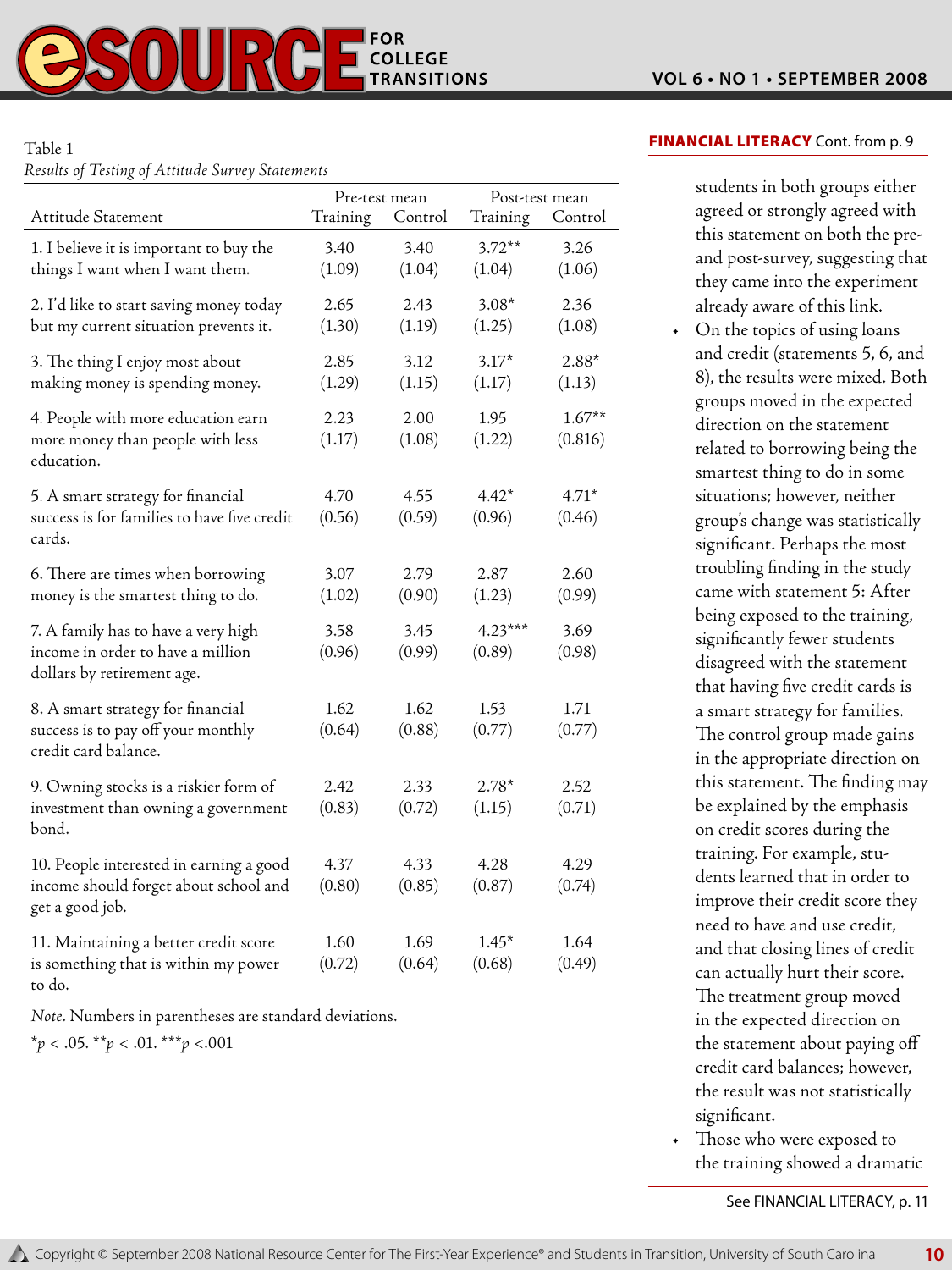# **FOR COLLEGE TRANSITIONS**

## **FINANCIAL LITERACY** Cont. from p. 10

change in response to statement 7, while the control group did not indicate a statistically significant change.

- Statement 9, designed to evaluate students' understanding of the risk of various investment assets, presented a curious finding. While the training emphasized the need to invest in stocks as a long-term investment due to their impressive historical return, a statistically significant decrease in students exposed to the training agreed that stocks are riskier investments than bonds. Perhaps the training program was the culprit.
- Lastly, the students exposed to the training showed a statistically significant gain in the belief that maintaining a better credit score is within their power. There was no change on this statement for the control group.

# **Conclusion**

This assessment suggests that a simple financial literacy-training program can be effective in promoting first-year college students' understanding of money management. A pre- and post-survey design with a control group suggests that statistically significant learning took place among the 60 students who participated in this activity. On five of the 11 survey statements, students' attitudes about money changed in the desired direction with statistical significance, while such a result was only obtained

on two statements for the group of control students.

These results are impressive given how little time and emphasis was put into financial literacy in this course. If the training were expanded beyond an hour and a half seminar, perhaps becoming a regular part of the firstyear seminar, better results could be expected. On two survey statements the students' attitudes changed in an unexpected direction after training; both of these statements suggest areas where training can be improved.

This project is scheduled again for the fall of 2008, and a number of changes have been made to the format and curriculum to try to address some of the problems cited. For example, more time will be dedicated to financial literacy by employing a series of workshops throughout the semester rather than a single session. Presenters will also use the results of this research to better shape their presentations, curriculum, and pedagogical style. The goal continues to be to educate Lakeland College students on the basics of financial literacy and to make this workshop a permanent part of the college's first-year seminar.

# **References**

- Niederjohn M.S., & Schug, M. (2006). An evaluation of learning, earning and investing: A model program for financial education. *Journal of Private Enterprise, 22*(1), 196-208.
- Niederjohn, M.S., Schug, M., & Wood, W. (2006). Your credit counts challenge: A model program for financial education for low and moderate income

adults. *Journal of Private Enterprise, 22*(2), 196-208.

- Niederjohn M.S., & Wood, W. (2007). An evaluation of *Risky Business*. Unpublished manuscript.
- U.S. General Accounting Office. (2001, June). *Consumer finance: College students and credit cards*. Washington, DC: Author.

# **Contact:**

Scott Niederjohn Asst. Professor and Director, Lakeland College Center for Economic Education Sheboygan, WI Phone: (920) 565-1239 E-mail: niederjohms@lakeland.edu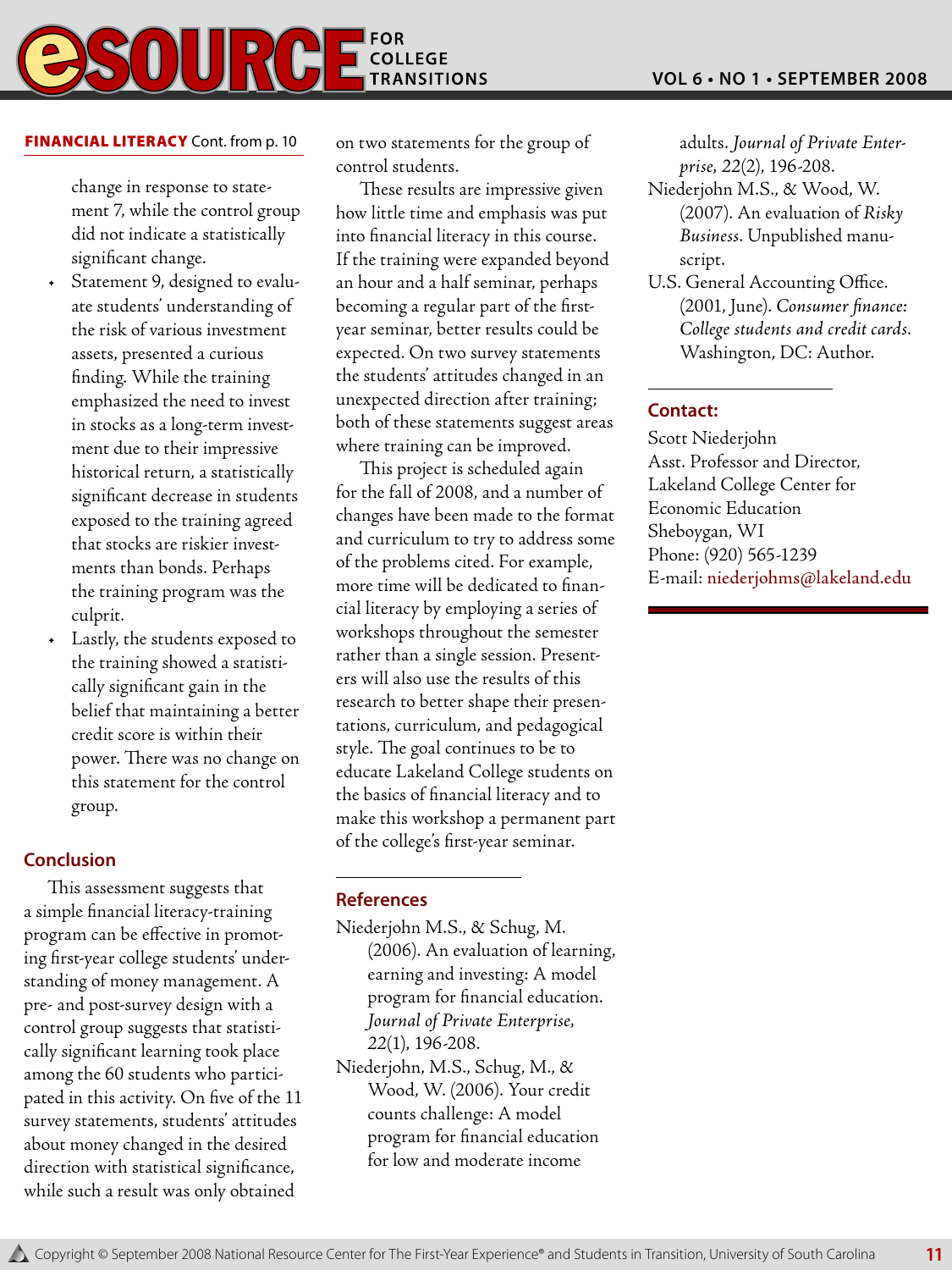![](_page_11_Picture_1.jpeg)

# **Wright State University Expands Service-Learning in the First Year**

The Foundations of Excellence<br>self-study action plan in 2005<br>2006 at Wright State Univerself-study action plan in 2005- 2006 at Wright State University recommended that we expand our first-year experience program through the entire academic year. At the time of the study, we had developed a strong fall quarter program, but we needed to continue to provide opportunities for student development and interaction during the winter and spring quarters. We hoped that providing service opportunities for first-year students would augment the objectives of our first-year experience program, which include enhancing students' academic and social success in order to provide a foundation for lifelong learning, personal growth, professional achievement, service, and citizenship. Service-learning opportunities also assist in the integration of curricular and cocurricular learning within our general education program.

To develop this program, the university created two positions: a fulltime director of service-learning, who is responsible for university-wide initiatives and for working with faculty of all disciplines and with upper-level students; and a part-time coordinator for service-learning and civic engagement for first-year students, who works with the nonprofit sector and community-based organizations (CBOs), to develop service projects for first-year students.

The input of faculty, staff, and student leaders was invaluable in developing the program framework,

### Edwin B. Mayes *Director, First Year Experience*

## Yasmeen Khan

*Coordinator, Service Learning and Civic Engagement*

### Cathy Sayer

*Director of Service Learning Wright State University*

getting support from the campus community, and engaging students in meaningful service-learning projects. At Wright State, the new coordinator for service-learning and civic engagement asked faculty, student affairs staff, and students about their vision for service-learning on campus. The meetings shed light on what servicelearning projects had been done in the past by student organizations or individual faculty and helped shaped the future of service-learning at WSU.

Faculty with service-learning experience were asked to consider what types of service-learning projects they had done with students in the past and with whom they had partnered in the community. They also identified other potential partnerships between the university and community-based organizations that might be worth exploring. Faculty also considered if past projects had met established objectives, what changes they might make, and how service-learning staff might best support them.

We asked students to identify what issues they were concerned with, and what types of projects interested them. Students also gave thought

to how service-learning staff might better motivate and prepare them for service and how student organizations themselves might get involved in service-learning projects.

After reviewing other servicelearning programs, Wright State established two priorities: (a) integrating service-learning into the University College first-year seminar in the fall quarter and (b) offering a two-credit, elective service-learning course in the winter and spring quarters. The use of service-learning was voluntary for University College instructors. Allowing instructors to choose issues to be addressed through service was a definite incentive, and 37 of 78 instructors used service-learning during fall quarter. Approximately 680 students participated in servicelearning projects in 2007-2008.

The primary goals for the first-year seminar are to help students adjust to college, achieve academic success, develop and grow personally, and explore their own career development. However, we also wanted to use the course to introduce the concept of service. Projects developed for the fall quarter were termed "service-learning light" and included one-time group and class projects. Service-learning light projects give students a taste of what service-learning is in two- to three-hour time blocks over a threeto four-week period. Course projects are based upon themes drawn from a common reading book for all first-year students. This past year, students read *An Inconvenient Truth* by Al Gore and participated in a variety of service projects, including organizing discussions about global warming with

See Service-Learning, p. 13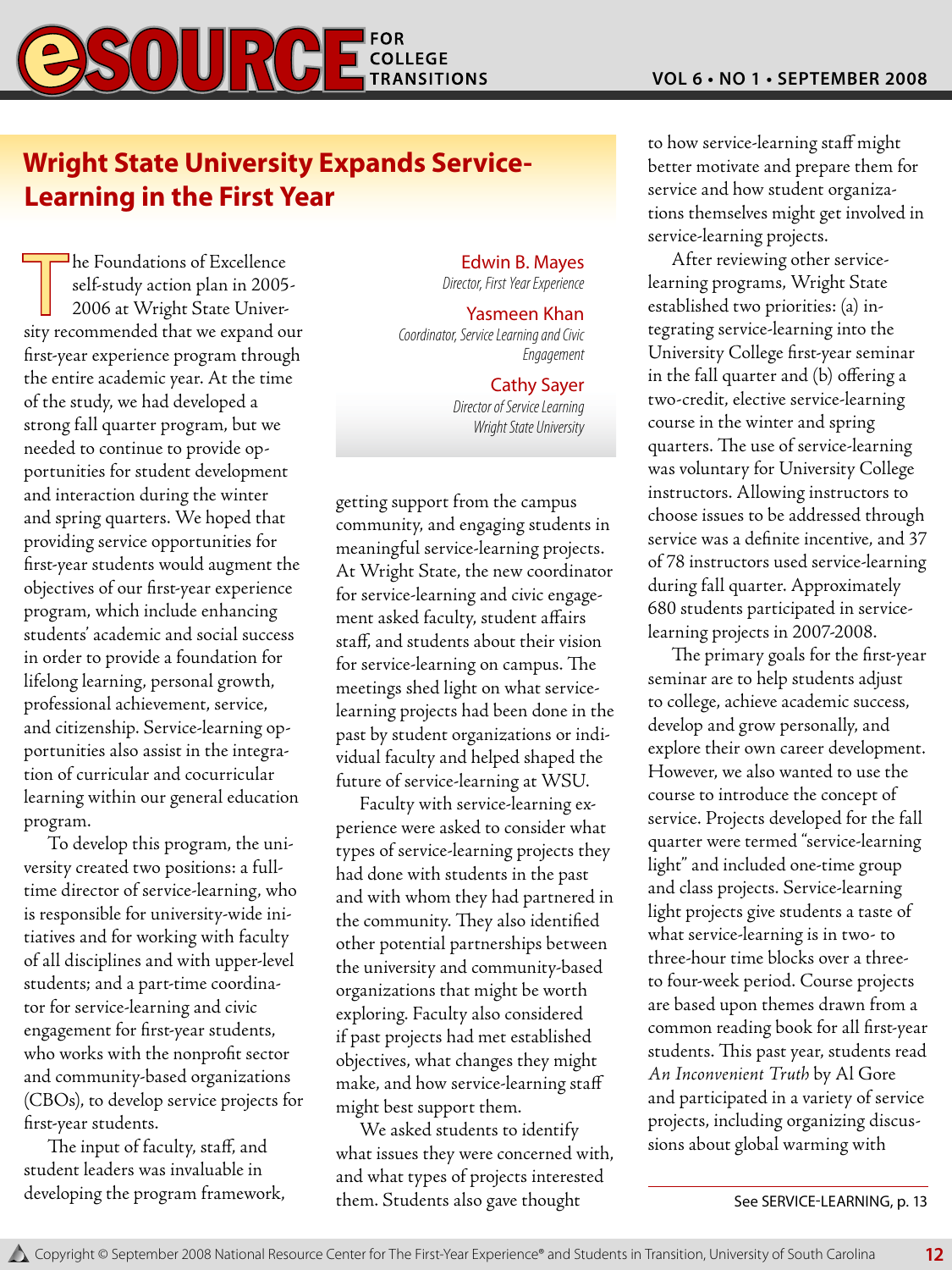# **BSOURGE FOR EXPLORE TRANSITIONS**

# **SERVICE-LEARNING** Cont. from p. 12

students from an English-as-a-Second Language class and teaching children and adult literacy students about the environment. Participants also engaged in service-learning by cleaning-up the neighborhood around a homeless shelter, sorting second-hand clothing donations, creating folded Origami cranes for a peace museum, serving as guides for an event at an Audubon Center, and facilitating a campus light bulb exchange.

The elective service-learning course, *UVC 103: Campus-Community Connections in the First Year*, goes into greater depth than the servicelearning light course and introduces students to the community while preparing them for lifelong learning and service. The course goals include educating students on the concepts of community, citizenship, and service, while also teaching them to recognize key social, political, economic, and cultural forces impacting community. Students also learned about the role of nonprofits in community life and developed skills in oral and written communication, teamwork, leadership, and diversity awareness.

Once a framework for the program was in place, the next step involved contacting CBOs for information about potential projects. We found that CBOs were sometimes unclear about the distinction between servicelearning and volunteerism, so clarification was often warranted. It was helpful to have a written definition and an outline, such as a course syllabus, to send as a follow-up to phone conversations with CBOs.

Service-learning staff offered a wide range of resources: training

for faculty and/or students, project coordination assistance, development and maintenance of forms, and suggestions on reflection/evaluation methods. These resources proved valuable for both instructors seasoned in service-learning as well as those new to it. For interested instructors, the new service-learning coordinator visited first-year seminar classrooms to explain service-learning and to present a brief orientation on what to expect at the service site. Whenever possible, the training was done with a representative of the partnering CBO.

We asked students and CBO participants to complete standardized evaluation forms to determine what they thought of their service-learning experience. Conversations with students, faculty, and CBO participants also helped determine if the projects succeeded in balancing student learning goals with community needs, and some students also submitted papers reflecting on their experience.

By and large, CBOs were satisfied with the collaboration and held a positive view of Wright State University students. Areas to improve upon included educating students further about organizations' missions and providing community partners with more information about the curricular link.

The most valuable student feedback came in the form of written comments—whether in reflection papers or on the questionnaire. For example, students involved in an energy-saving light bulb exchange project wrote comments such as, "It was a great way to introduce energy saving tips to start fresh in college," or "I learned about new light bulbs and how they were better for our

environment." The course evaluations were not as helpful because not all students who participated in a service-learning project answered the related question and some who did not participate answered the question, in error.

WSU faculty and staff were extremely helpful in building the program by making recommendations based on past experiences with service-learning and civic engagement initiatives. Recommendations were made in the areas of risk management, development of ongoing relationships with local nonprofits, engagement of instructors and students, structure of projects appropriate for University College courses, and the influences of other universities.

When developing the program, best practices from other institutions were helpful in a number of ways. Forms currently in use were based upon forms developed by local institutions, including Sinclair Community College and others across North America. St. Francis Xavier University and West Virginia University provided suggestions on developing the program through phone conversations. WSU's Office of Risk Management was impressed by the system in place at the California State University. Finally, an invaluable resource has been the listserv of the National Service-Learning Clearinghouse.

Utilizing the existing framework of our first-year program, we will likely make two key changes:

1. Expand our instructor training. Additional training is necessary in the basics of service-learning, including guidance on linking

See Service-Learning, p. 14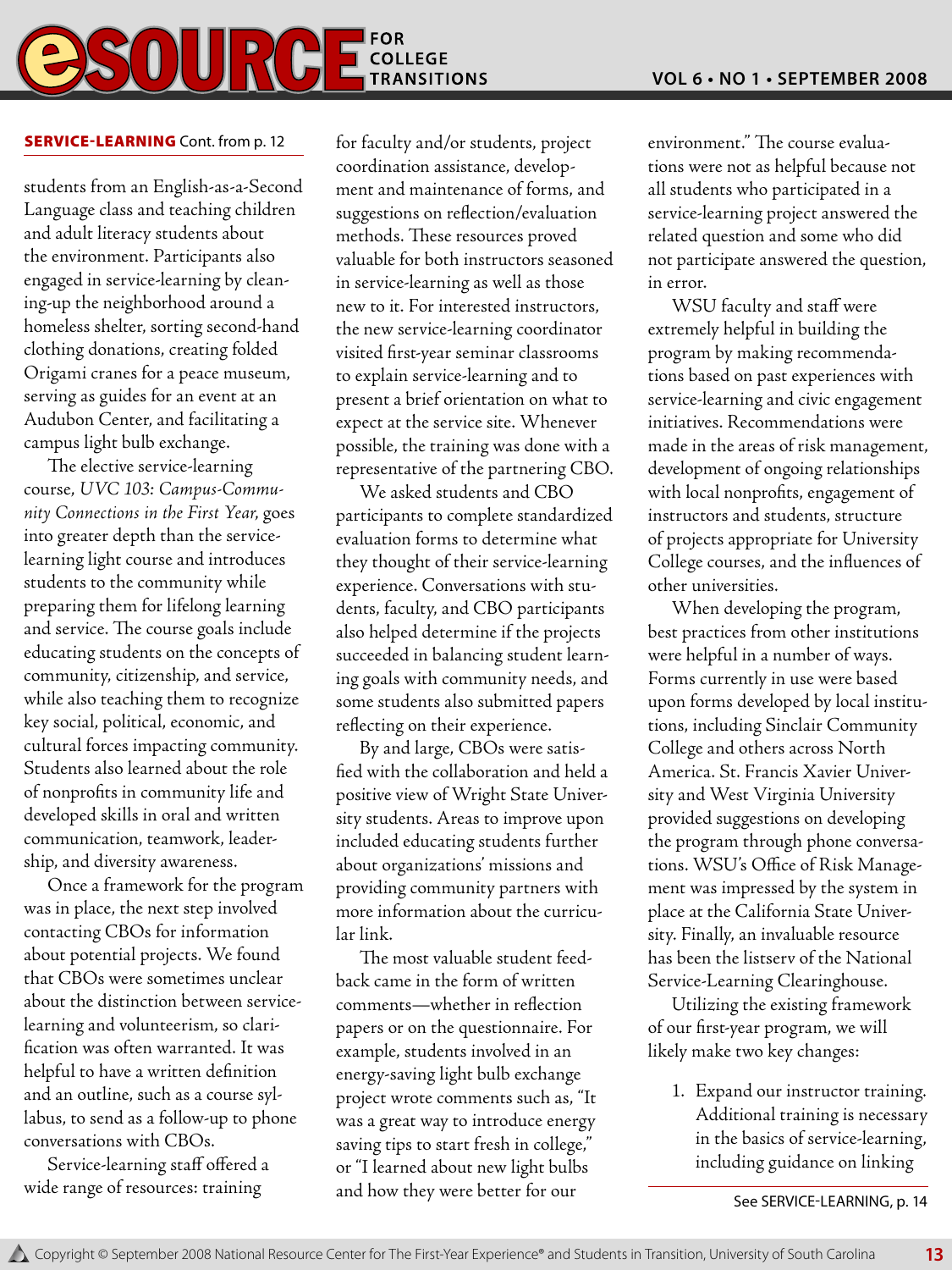![](_page_13_Picture_0.jpeg)

#### **OUTDOOR** Cont. from p. 2

Retention of first-year students not part of the Adventures in Leadership program was equivalent to the retention rate of the first-year class overall (89.8%). Participation appeared to increase retention for male students (93.6% of male participants were retained compared to 89.0% for nonparticipants). The difference between participation and nonparticipation was not as great for women (95.8% vs. 94.0%, respectively). The improved retention rate among participants of AIL indicates the program could be a viable method of improving retention rates from first to second year.

Three students (5.4%) who had participated in the AIL program were no longer registered at Elon at the end of the first year. Reasons for withdrawal include both personal and medical issues; that the school was too small or too far from home were some of the personal reasons that students gave for their choice to leave.

# **Conclusion**

Taking a note from Goodman & Pascarella (2006), it is agreed that there is no substitute for a longitudinal study. The participants in this program need to be tracked to determine if their increased rates of retention and persistence continue beyond the first year. Additionally, other schools that have implemented an outdoor education-based orientation program should track and record their institutional retention rates to determine if outdoor adventure programs influence retention.

For more information, please visit: (www.elon.edu/e-web/students/ leadership/adventures/).

### **References**

- Gass, M. A. (1987, Summer). The effects of a wilderness orientation program on college students. *The Journal of Experiential Education, 10*(2), 30-33.
- Goodman, K., & Pascarella, E. T. (2006). First-year seminars increase persistence and retention: A summary of the evidence from how college affects students. *Peer Review, 8*(3), 26-28.

### **Contact:**

Carol A. Smith Associate Director, NC Teaching Fellows Program Associate Professor, Physical Education & Health Program Elon University Phone: (336) 278-5872 E-mail: csmith@elon.edu

#### **SERVICE-LEARNING** Cont. from p. 13

the project with the course goals and facilitation of effective reflection.

2. Plan more small-scale projects. We will continue to work closely with CBOs to ensure that students are engaged the entire time at their service site. In several projects, the CBO did not need as many students as originally planned.

As we established new relationships with CBOs and built upon existing ones, CBOs contacted us with additional needs. Whenever possible, the University Director of Service-Learning will meet these needs by offering relevant courses or by matching student organizations with viable service projects. Beyond the coming year, we will maintain ongoing relationships with CBOs and track students' engagement through their college years and beyond. As the program grows, we hope to see increasing numbers of students engage in service-learning, thereby reinforcing a culture of service consistent with the university's mission.

#### **Contact**

Edwin B. Mayes Director, First Year Experience University College Wright State University Dayton, Ohio Phone: (937) 775-5676 E-mail: edwin.mayes@wright.edu